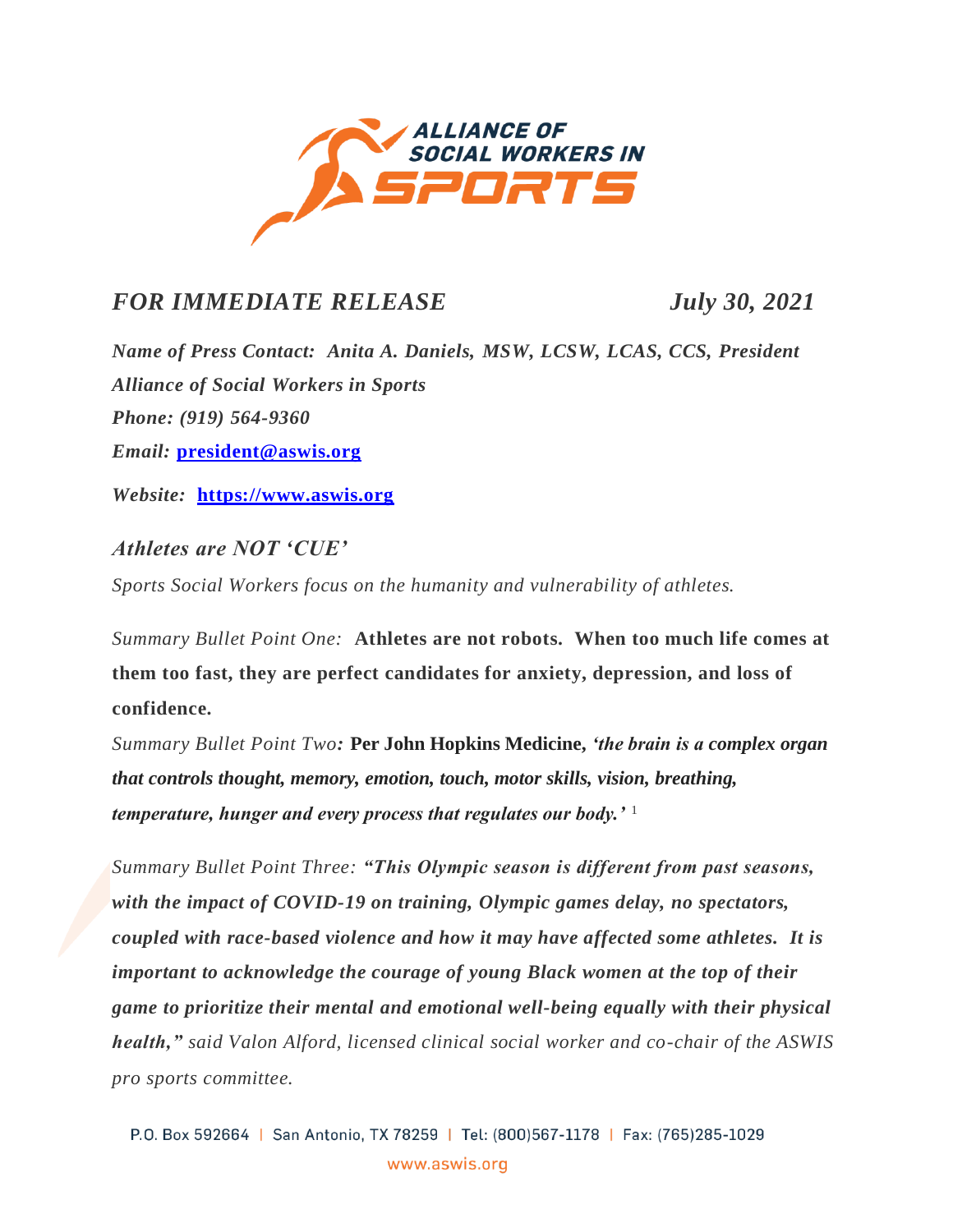Monday, July 26, 2021, CUE, the human-size Japanese basketball robot created by Toyota Motor Corporation made several free throws in a row. Even from half-court, CUE hit those free throws. 100% precision. All nets! I was in awe of CUE as were others who watched. I am confident CUE felt no pressure about hitting or missing those free throws.

*"Simone Biles is a treasure, but if we want to show her the support she needs and deserves, it's time to recognize that she is a human being and start treating her like one." Jeremy Llorence, Columbus, Ohio, Letter to the Editor, The New York Times, July 28, 2021.* <sup>2</sup>

Everyone is weighing in about gymnast Simone Biles' decision to step back from the 2020 Olympics. She is the next champion to admit participation in sport has positive yet sometimes overwhelmingly challenging consequences.

*"Athletes are not robots. Or machines. Or inanimate objects. They are human beings. When too much life comes at them too fast, they are perfect candidates for anxiety, depression, and loss of confidence,"* said Anita Daniels, licensed clinical social worker, addictions specialist, and president of the Alliance of Social Workers in Sports. The pressures athletes face is different from the pressures of non-athletes because they are always in the public eye. Who among us has ever felt obligated to post when they failed to meet expectations on their performance evaluation?As ASWIS professional and licensed clinical social workers, we spend almost as much time educating the public and advocating for the unique needs of athletes as we spend serving them.

While we admire athletes' willingness to be open about their mental health challenges, we also advocate for their privacy. Christine Moeser, licensed independent clinical social worker and co-chair of the ASWIS clinicians committee added, "*Mental health is just as important as physical health. When an athlete has a physical injury, it is accepted if*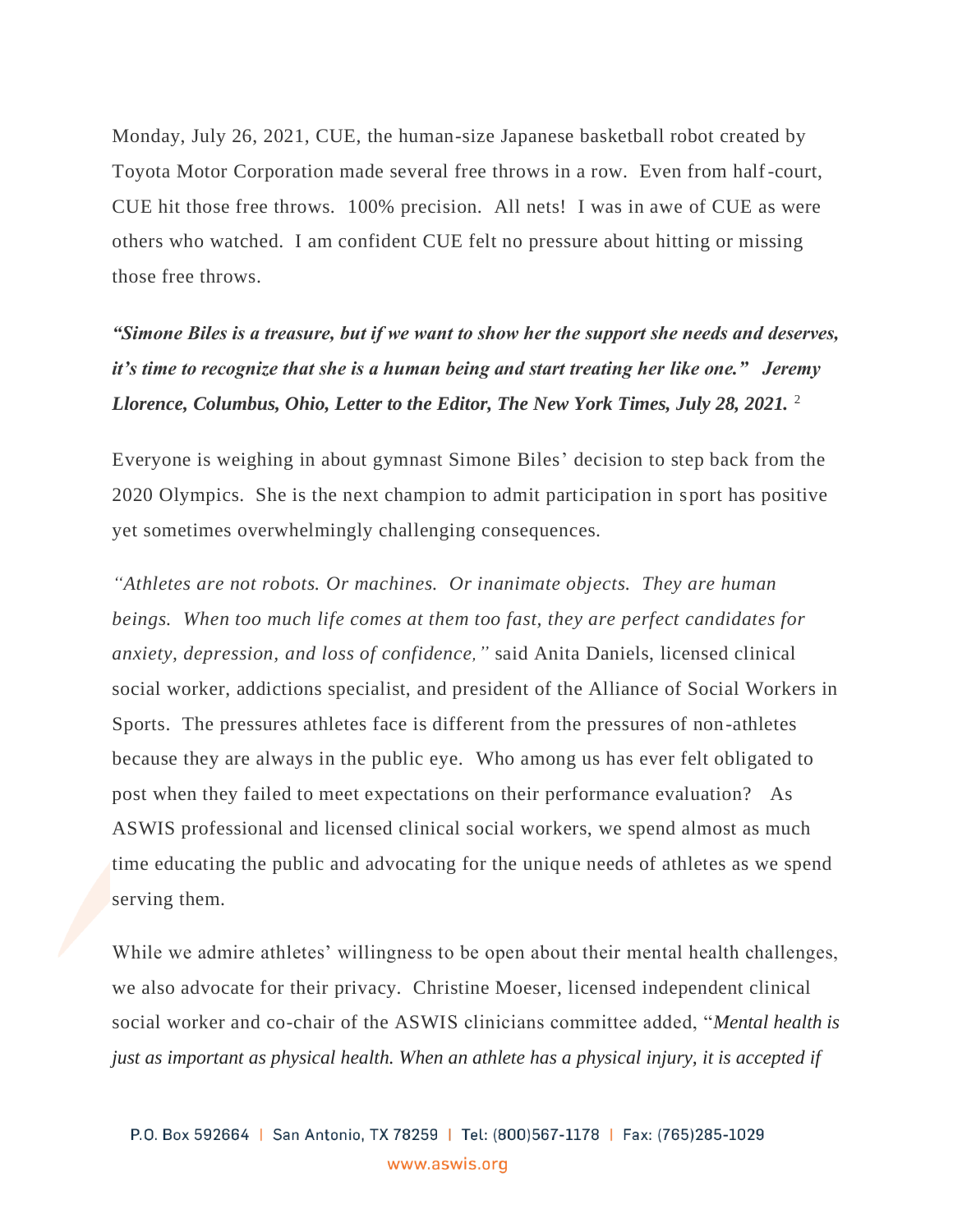*they need to take time off from their sport to heal. Why not allow the same grace when an athlete is struggling with a mental health issue?"*

Per John Hopkins Medicine, 'the brain is a complex organ that controls thought, memory, emotion, touch, motor skills, vision, breathing, temperature, hunger and every process that regulates our body.' Once an athlete makes a statement, is every person who ever had contact with them at liberty to share what they know or think they know? To render their opinion. Are athletes required to share their private struggles because they are in the public eye? One of the Team USA gymnasts says it best every time she is asked about her teammates: *"It's her story to tell."* Sports social workers wholeheartedly echo that sentiment.

We admire and respect the athletes who have stepped forward to share their physical, emotional, and yes, mental health crises. Alford adds, *"They are practicing what we have been preaching, and we (society) can show support by not demanding intricate details of their story but extending grace and providing empathy and compassion at the very least."* 

Let them tell their story. If they initiate the dialogue, pursue it, and be courteous. Get their permission and acknowledge permission to share what they shared with you. No speculation, second or third opinions. Give them the space and dignity we all need to recover when we do not feel well. In his book, *The Four Agreements: A Practical Guide to Personal Freedom*, author Don Miguel Ruiz's fourth agreement is, *"Always do your best. Your best is going to change from moment to moment; it will be different when you are healthy as opposed to sick. Under any circumstance, simply do your best, and you will avoid self-judgment, self-abuse and regret."* <sup>3</sup> This is an agreement we can apply to our own life and keep in the forefront of our minds for the athletes who attempt to give us their best on any given day.